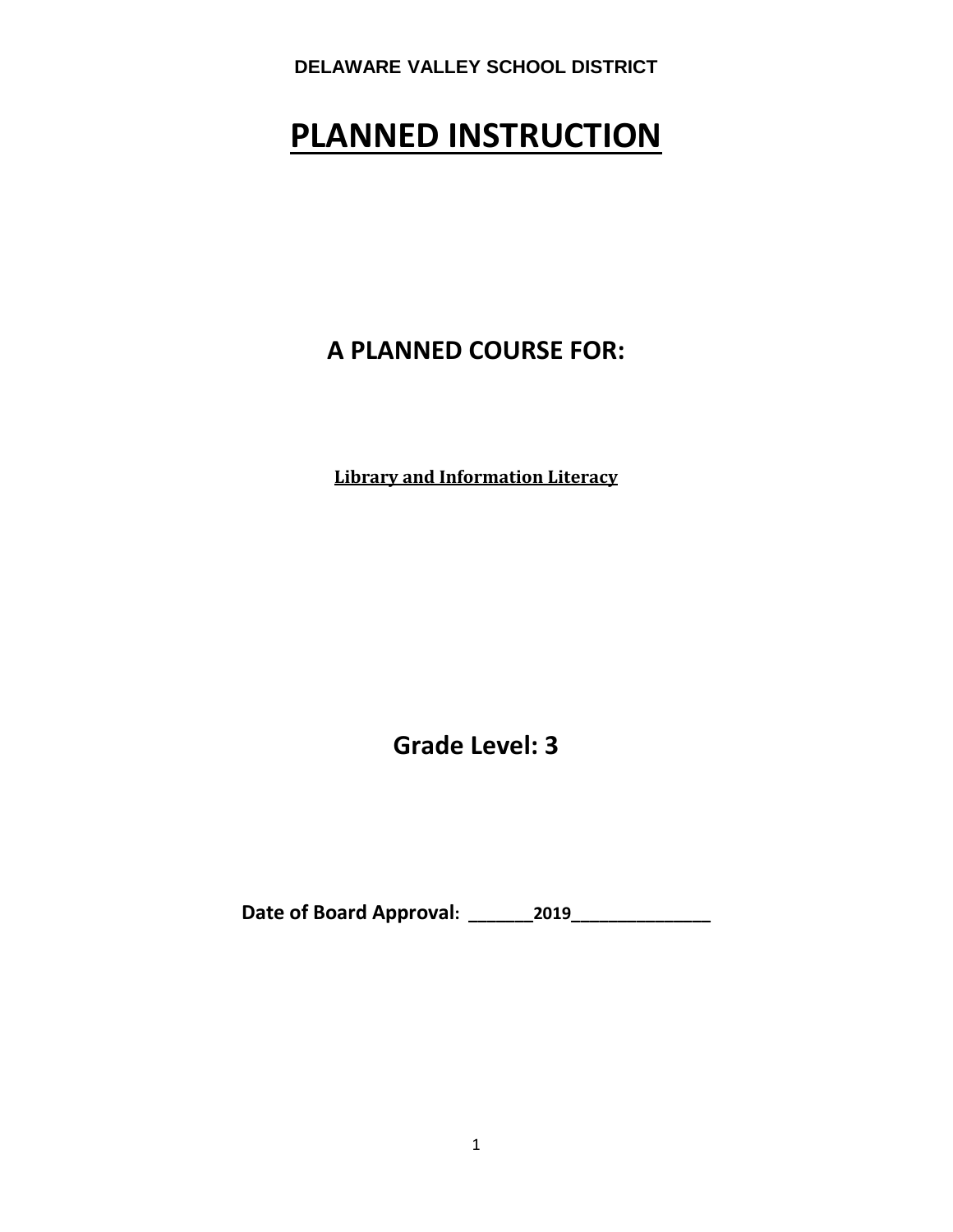# **Planned Instruction**

# **Title of Planned Instruction:** Library and Information Literacy

**Subject Area:** Library Skills **Grade(s):** 3<sup>rd</sup> Grade

**Course Description:** This course is designed to ensure that students become information literate. Instruction is provided to foster competence in finding, evaluating, and using information in a variety of formats. This program also seeks to stimulate an interest in reading for both pleasure and information.

**Time/Credit for the Course:** 18 class periods (9 Hrs)

**Curriculum Writing Committee:** Rachel Goldstein & Heather Haupt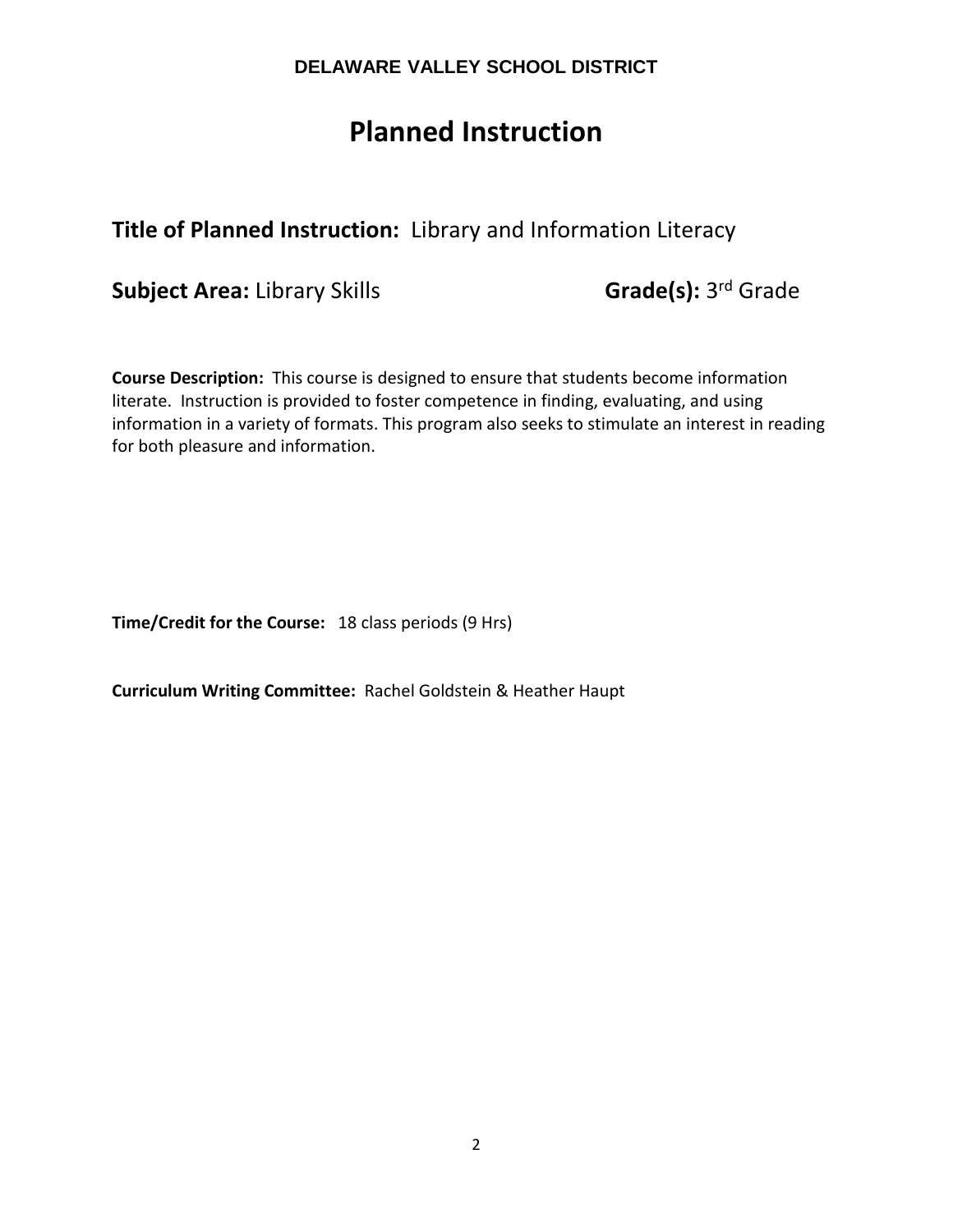# **Curriculum Map**

#### **1. Marking Period One -Overview with time range in days:**

Identifying Text Features – 2 days Selecting Informational Texts and Literary Non-Fiction – 4 days Selecting Literary Fiction – 3 days

# **Marking Period One –Goals:**

#### **Understanding of:**

- Library organization/review (Fiction/Nonfiction, Call Numbers)
- Library Catalog features (Destiny), including Destiny Quest, Webpath Express, and Follett Shelf
- Genres

#### **2. Marking Period Two -Overview with time range in days:**

Demonstrating Technology Etiquette and Safety/Digital Citizenship – 2 days Evaluating Resources &Research Process – 7 days

#### **Marking Period Two -Goals:**

### **Understanding of:**

- Proper technology etiquette
- Importance of safe, legal and responsible use of technology
- Ethical and safe online behavior
- Investigating search engines/evaluating websites
- Choosing a topic to research and questions to be answered
- Note taking skills
- Grade-level-appropriate research process including use of online reference tools
- Keyboarding skills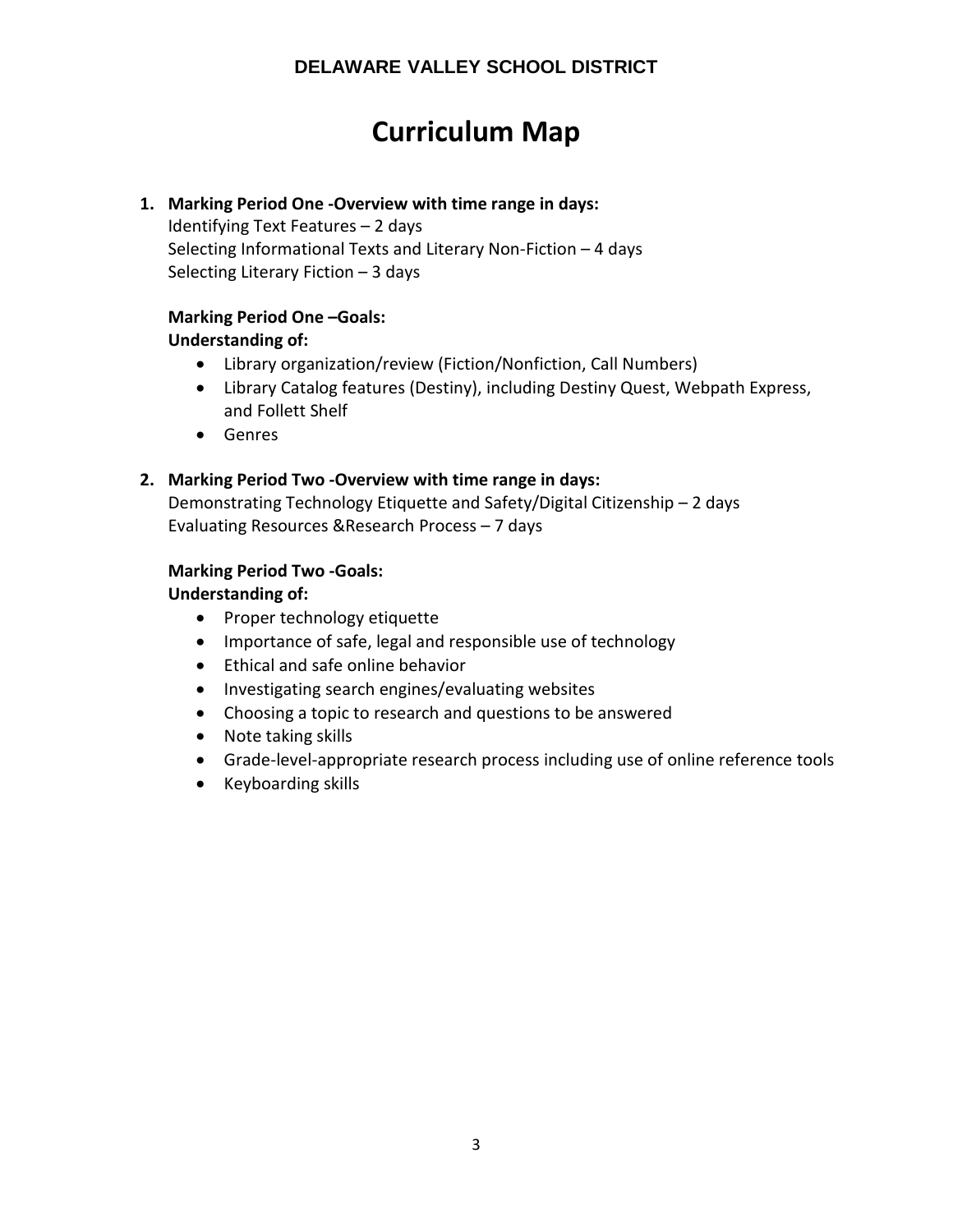### **UNIT: Effective Readers**

#### **Big Idea # 1: Effective readers use appropriate strategies to construct meaning.**

#### **Essential Questions:**

- How do strategic readers create meaning from informational and literary text?
- What is this text really about?
- How do readers know what to believe?
- How does what readers read influence how they should read it?
- How does a reader's purpose influence how text should be read?

#### **Concepts:**

- Identifying text features
- Selecting informational text and literary non-fiction
- Selecting literary fiction

#### **Competencies:**

- Use text features and search tools to locate and interpret information in print and digital sources.
- Independently, locate and select literary non-fiction and informational texts on grade level.
- Independently, use library index to locate non-fiction and informational texts.
- Independently, select grade-level-appropriate literary fiction in a variety to genres.
- Develop strategies to create meaning from literary fiction.
- Read literary fiction presented in any format to gain meaning by questioning, reflecting, responding and evaluating.

### **UNIT: Responsible Citizen Behaviors**

### **Big Idea # 1: Responsible citizens use information ethically and productively in a global society.**

#### **Essential Questions:**

- How do responsible citizens use information ethically?
- How do responsible citizens use information productively in a global society?

#### **Concepts:**

- Demonstrating technology etiquette and safety
- Behaving as a responsible digital citizen

#### **Competencies:**

- Apply proper etiquette when using technology.
- Explain importance of safe, legal and responsible use of technology.
- Identify and practice ethical and safe online behavior.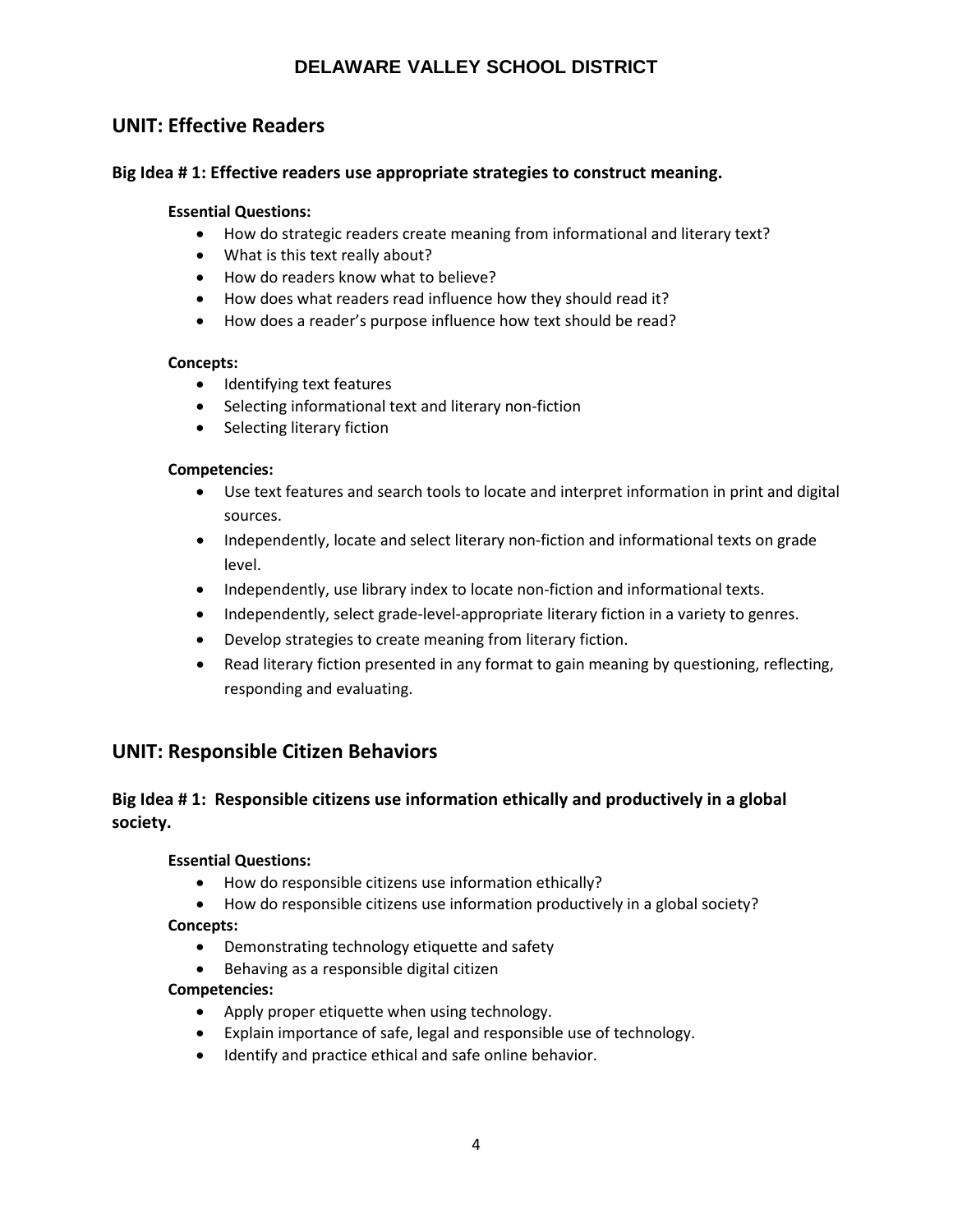### **UNIT: Research Process**

#### **Big Idea # 1: Critical thinkers actively and skillfully interpret, analyze, evaluate, and synthesize information.**

#### **Essential Questions:**

- How do readers know what to believe in what they read, hear, and view?
- How does interaction with text provoke thinking and response?

#### **Concepts:**

- Evaluating sources
- Research process

#### **Competencies:**

- Discuss criteria for evaluating a website: credibility, relevance, bias, accuracy and currency.
- Support opinion with detailed reasons.
- As part of grade-level-appropriate research process, choose aspects of topic to research.
- As part of grade-level-appropriate research process, with guidance, develop questions to be answered about topic.
- Draw evidence from text to answer an information need using grade-level-appropriate note-talking skills.

#### **Big Idea # 2: Effective research requires the use of varied resources to gain or expand knowledge.**

#### **Essential Questions:**

- What does a reader look for and how can s/he find it?
- How does a reader know a source can be trusted?
- How does one organize and synthesize information from various sources?
- How does one best present findings?

#### **Concepts:**

• Research process

#### **Competencies:**

- Identify wide range of texts that tell a story to make a point, express personal opinion or provide enjoyable experiences as examples of grade-level-appropriate literary texts.
- Identify reference sources and information texts that are appropriate to grade level.
- Conduct short research projects.
- Use literacy strategies to determine readability of source.
- Make conclusions about information in sources.
- Recall information from past experiences.
- Gather information from sources, including both print and digital.
- Use information to answer questions.
- Write answer(s) to questions(s) in note-taking format.
- Organize information by sorting it into provided categories.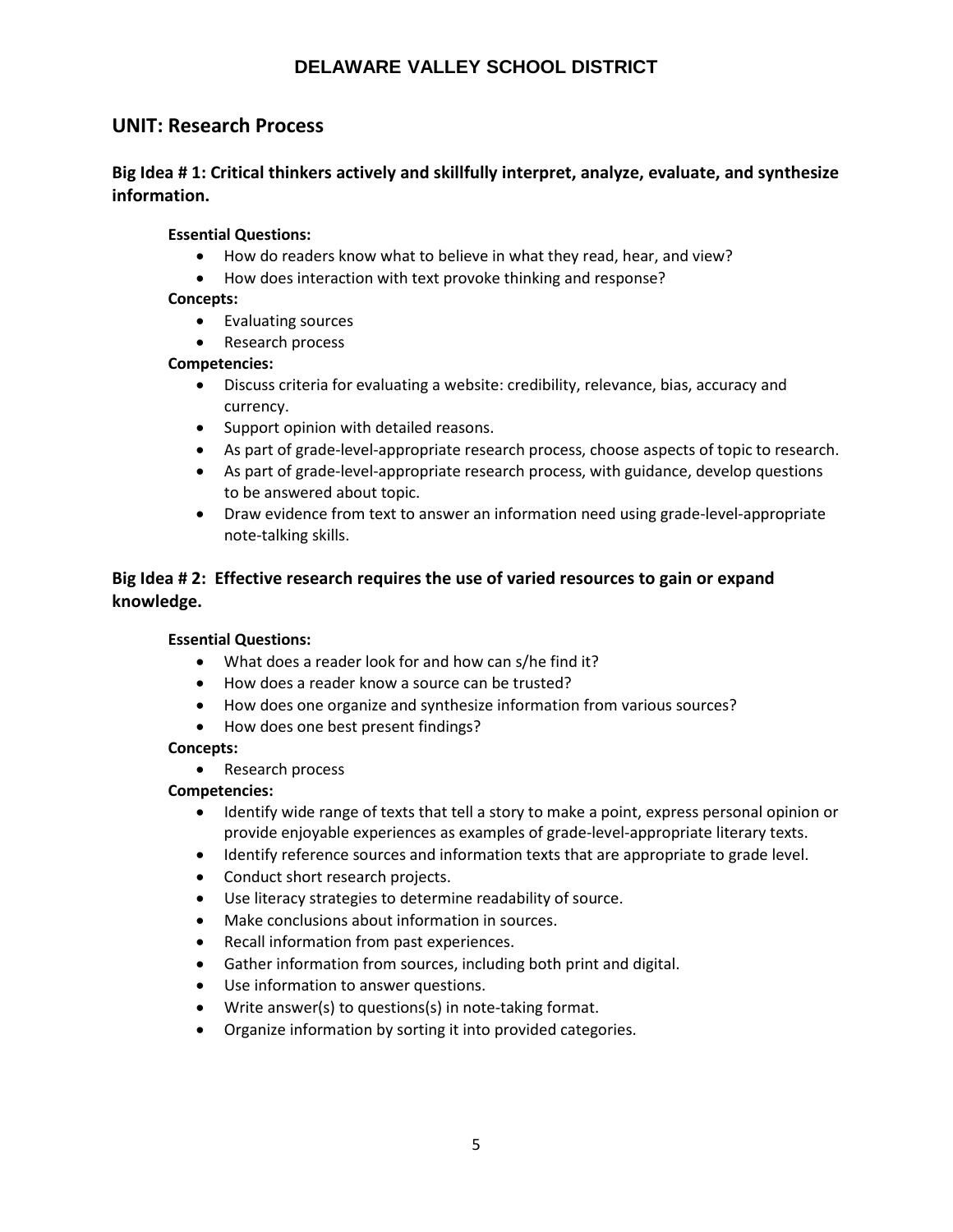# **Curriculum Plan**

**Unit:** Effective Readers **Time Range in Days:** 9 days

**Standard(s):**  PA Core Standards for English Language Arts

### **Standards Addressed:**

CC.1.2.3.E, CC.1.2.3.L, CC.1.3.3.K

**Overview:** Students will learn the layout of the library to find materials efficiently.

#### **Focus Question(s):**

- 1. What are the various types of books in the library and where are they located?
- 2. What are different resources for locating materials in the library?
- 3. How do call numbers work?
- 4. What are the various genres of fiction?

**Goals:** Students will be able to identify and locate different types of resources within the library using the online catalog.

#### **Objectives:**

- 1. Students will be able to locate where to find fiction and nonfiction books. (DOK 1)
- 2. Students will be able to use call numbers to locate books. (DOK 1)
- 3. Students will be able to show how to use Destiny, Webpath Express, and Follett Shelf to search and locate materials. (DOK 1 and DOK 2)
- 4. Students will be able to identify and distinguish the significance of genres. (DOK 1 and DOK 2)

#### **Core Activities and Corresponding Instructional Methods:**

- 1. Librarian will illustrate criteria of fiction and nonfiction books to class. Librarian will share examples of fiction and nonfiction. Students will identify the books as fiction or nonfiction. Students will then create a Venn diagram listing similarities and difference of fiction and nonfiction.
- 2. Direct instruction on location of materials (fiction, nonfiction, reference, etc.) in library.
- 3. Direct instruction on reading and assigning call numbers for books.
- 4. Direct instruction on how to search by title, author, series, keyword, and subject with Destiny, Webpath Express, and Follett Shelf.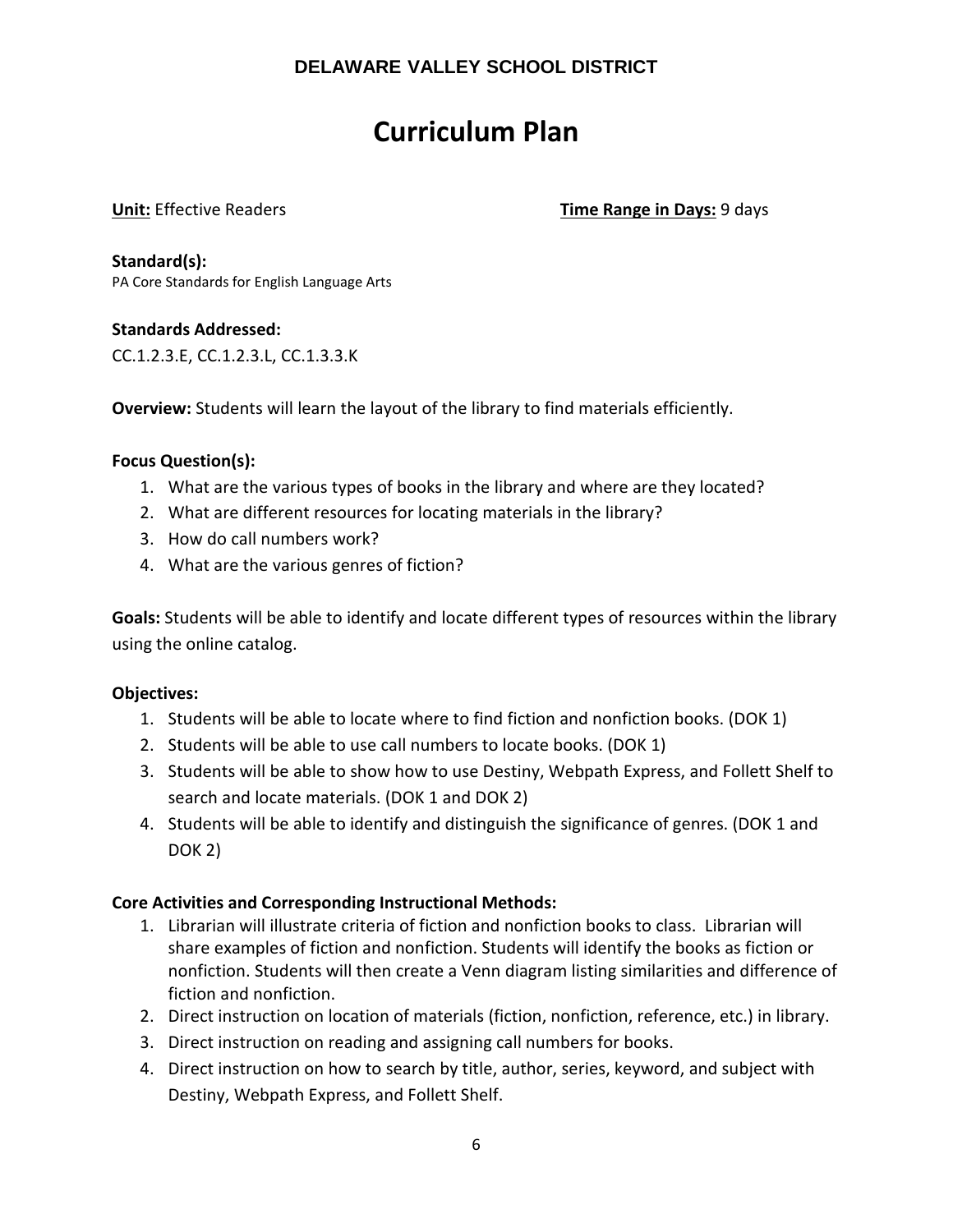5. Using Destiny, students will search for books by genre.

### **Assessments:**

**Diagnostic:** Teacher assessment of students' prior knowledge of fiction and nonfiction, students make predictions on book genres when presented examples **Formative:** Teacher observation of various skills **Summative:** Venn diagram of fiction/nonfiction genres, librarian observation of student

checkouts based upon use of online catalogs

#### **Extensions:**

- 1. Students will explain why examples are fiction or nonfiction.
- 2. Students will search for higher level books for their reading program (Reading Counts) to further their classroom requirements.
- 3. Create a list of different authors and the genres they write in.

### **Correctives:**

- 1. In groups, students will discuss why selected titles are fiction or nonfiction.
- 2. With a partner or teacher assistance, students will search for and locate a book.
- 3. Student assistance of identifying different genres for titles.

**Materials and Resources:** examples of fiction and nonfiction books, Venn diagram, computers, SmartBoard, online catalog programs (Destiny, Webpath Express, and Follett Shelf), multiple books in different genres; Mrs. Lodge's Library Shelver online game: [\(http://www.mrs-lodges](http://www.mrs-lodges-library.com/shelver/)[library.com/shelver/\)](http://www.mrs-lodges-library.com/shelver/); ReadWriteThink genre lesson plan:

[\(http://www.readwritethink.org/classroom-resources/lesson-plans/genre-study-collaborative](http://www.readwritethink.org/classroom-resources/lesson-plans/genre-study-collaborative-approach-270.html?tab=3)[approach-270.html?tab=3\)](http://www.readwritethink.org/classroom-resources/lesson-plans/genre-study-collaborative-approach-270.html?tab=3); Genre Anchor Chart:

[\(https://www.modelteaching.com/images/DownloadPDFs/Genre-Anchor-Chart.pdf\)](https://www.modelteaching.com/images/DownloadPDFs/Genre-Anchor-Chart.pdf)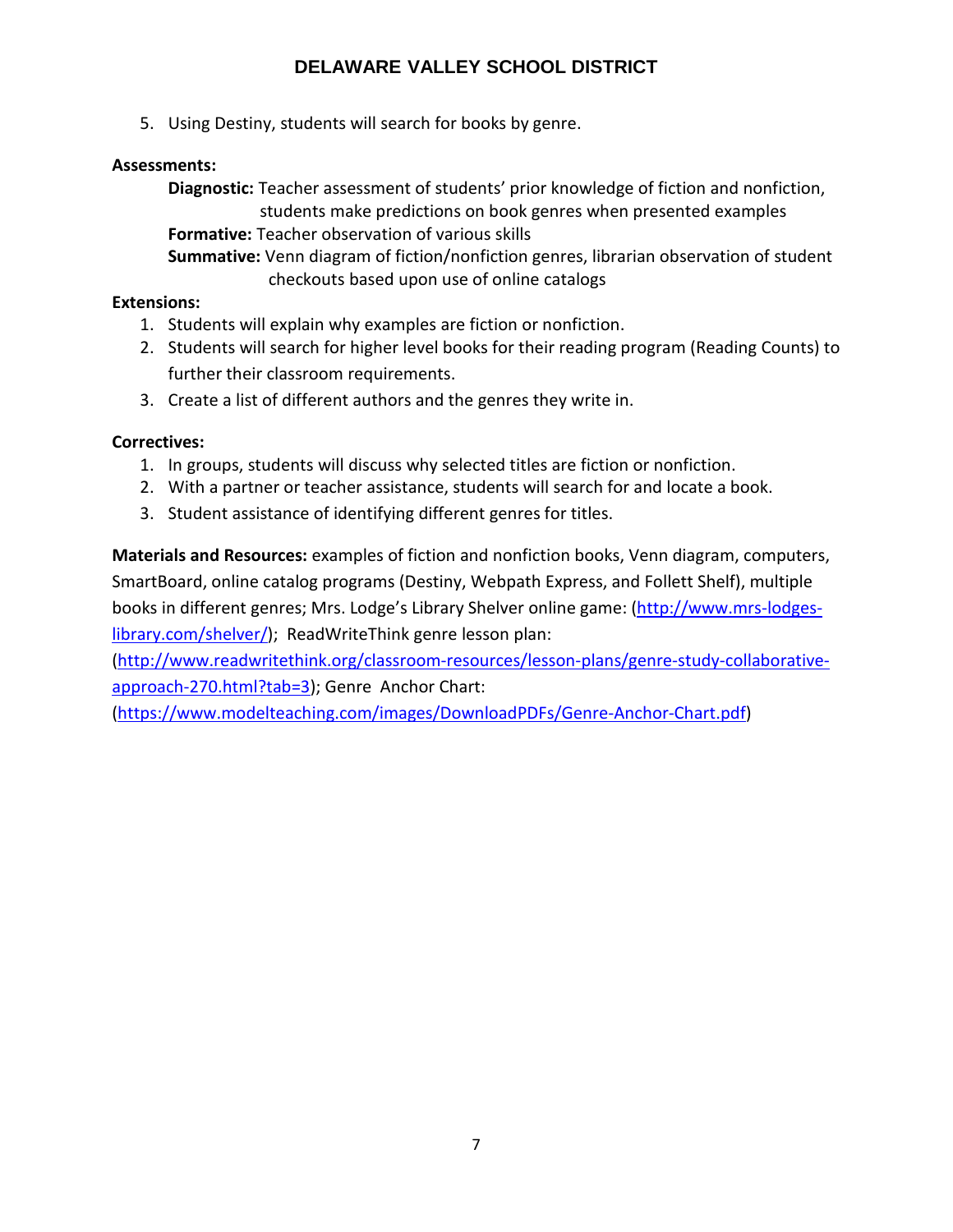# **Curriculum Plan**

#### **Unit: Responsible Citizen Behaviors Time Range in Days:** 2 class periods

#### **Standard(s):**

PA Academic Standards for Science and Technology and Engineering Education PA Business, Computer and Information Technology Standards

#### **Standards Addressed:**

3.4.3.B1

15.3.5M

15.4.5.B

**Overview:** Responsible citizens use information ethically and productively in a global society.

#### **Focus Question(s):**

- 1. What information is considered private?
- 2. How should you respond when confronted with an online safety issue? (request for personal information, invitation to meet in real life, cyberbullying, etc.)

#### **Goals:**

- 1. Demonstrate technology etiquette and safety.
- 2. Demonstrate digital citizenship.

#### **Objectives:**

- 1. Students will be able to differentiate right from wrong behaviors online. (DOK 3)
- 2. Students will be able to connect with prior experiences of online behavior. (DOK 4)
- 3. Students will be able to relate lesson skills to everyday life. (DOK 2)

#### **Core Activities and Corresponding Instructional Methods:**

- 1. Direct instruction on internet safety.
- 2. Students will explore components of websites such as "Netsmartz", complete activities and show videos such as "Router's Birthday Surprise", "Be Safer Online", "Know the Rules", and the "Bad Netiquette Stinks". [\(https://www.netsmartzkids.org/\)](https://www.netsmartzkids.org/)
- 3. Librarian will lead discussion of risks regarding internet safety, as well as appropriate ways to respond.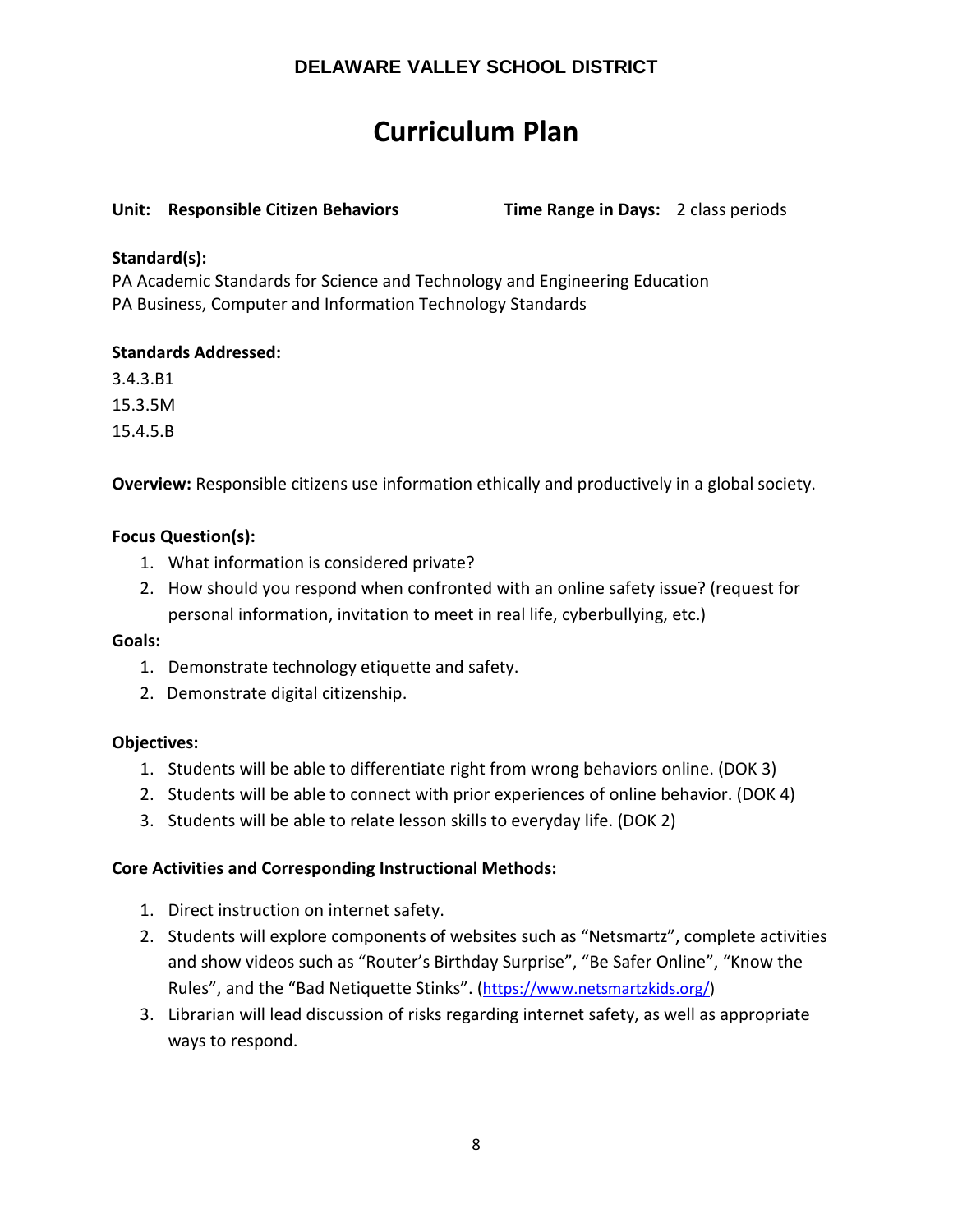#### **Assessments:**

**Diagnostic:** observation and questions

**Formative:** question and answers during direct instruction

**Summative:** Verbal questions from librarian; NetSmartz printable handouts

**Extensions:** Worksheets on internet safety; role playing scenarios

**Correctives:** Work in groups to list information that is not safe.

**Materials and Resources:** computers, SmartBoard, internet, internet sources: "I Safe", "NetSmartzKids"and "Cybersmart", [www.ikeepsafe.org](http://www.ikeepsafe.org/) ,<https://www.netsmartzkids.org/>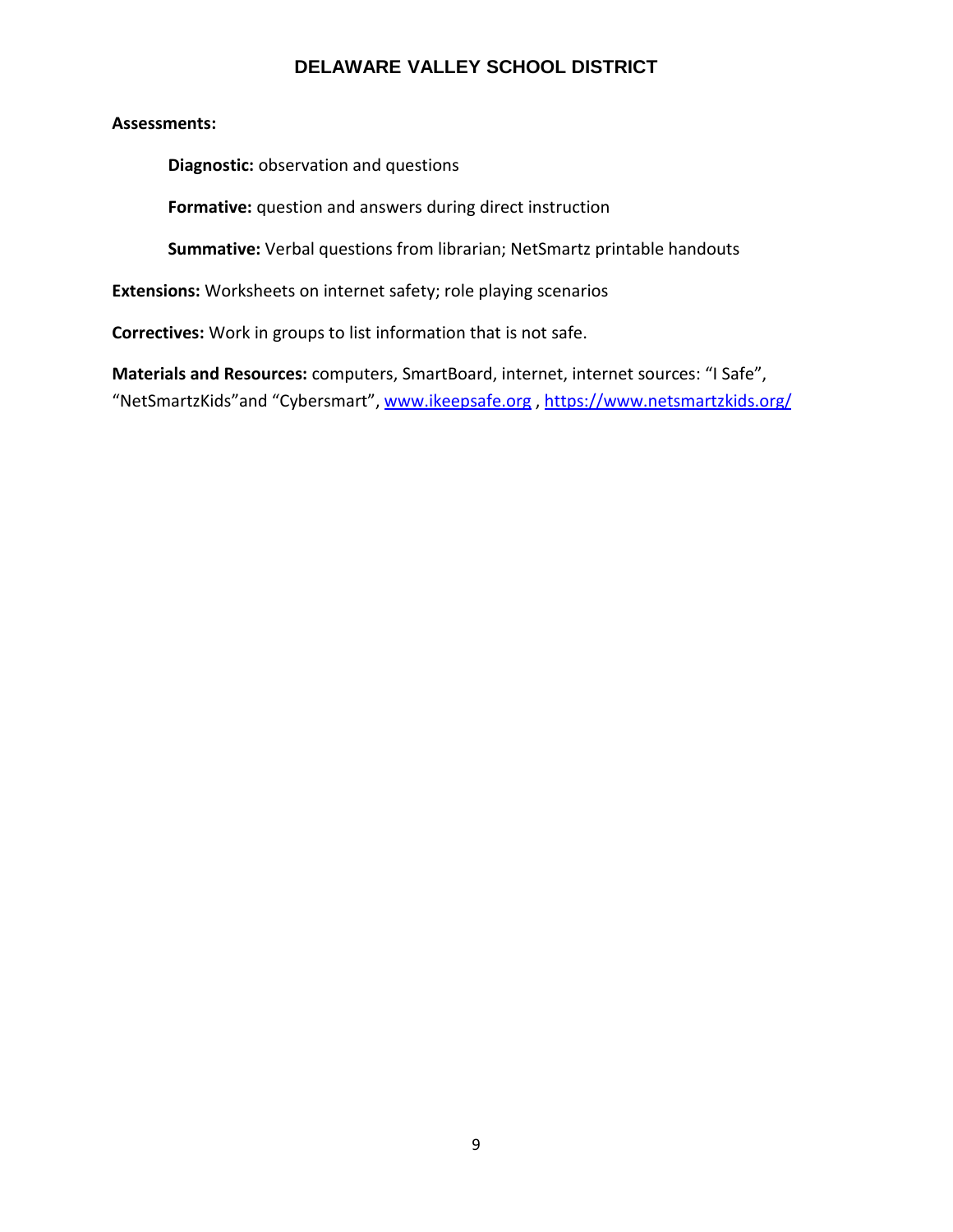# **Curriculum Plan**

**Unit: Research Process Time Range in Days:** 7 class periods

#### **Standard(s):**

PA Core Standards for English Language Arts PA Business, Computer, and Information Technology Standards

#### **Standards Addressed:**

CC.1.4.I, CC.1.4.V, CC.1.4.S, CC.1.4.W 15.4.5.B, 15.6.5.L

#### **Anchor(s):**

E03.B-K.1.1, E03.B-K.1.1.1, E03.B-K.1.1.2, E03.B-C.2.1.2, E03.B-C.3.1.2, E03.B-C.3.1.3, E03.C.1.2, E03.C.1.2.1, E03.C.1.2.2, E03.C.1.2.3, E03.C.1.2.4

**Overview:** Effective researchers use appropriate skills to efficiently locate and report information needed.

#### **Focus Question(s):**

- 1. What kinds of resources are available for research?
- 2. What makes for an effective web source?

**Goals:** To correctly use research skills and the research process to formulate a short written (typed) report.

#### **Objectives:**

- 1. Students will be able to objectively assess the credibility of a website. (DOK 3)
- 2. Students will be able to apply concepts of resources and technologies they have learned to date. (DOK 4)
- 3. Students will be able to use and demonstrate research skills. (DOK 1 and DOK 2)
- 4. Students will be able to create a short written report. (DOK 4)
- 5. Students will be able to use and differentiate search engines and databases. (DOK 1, & DOK 3)
- 6. Students will be able to compare magazine databases to search for desired periodicals, citations, and full text articles. (DOK 2)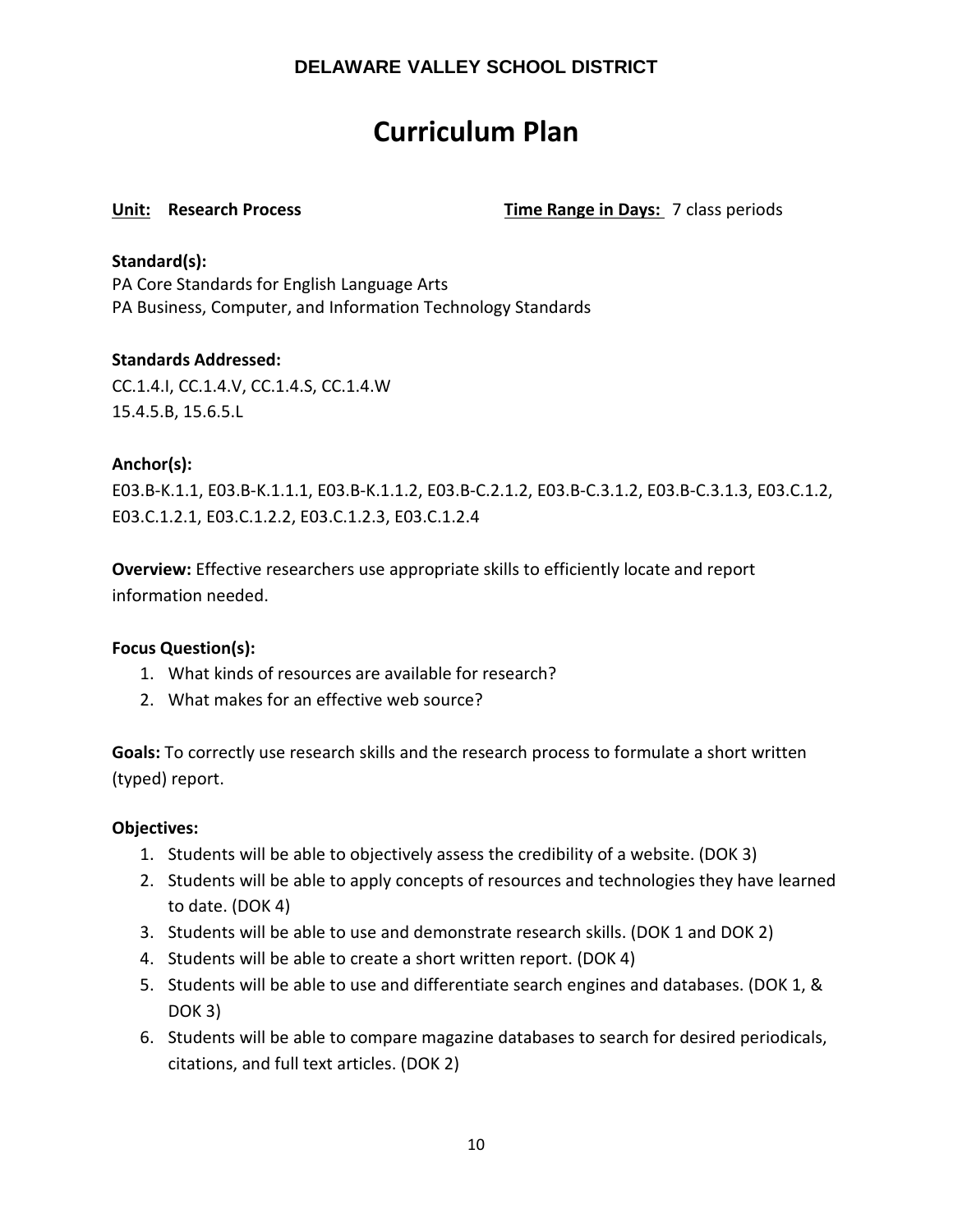7. Students will be able to use word processing (Google Docs) to type their research findings. (DOK 1)

#### **Core Activities and Corresponding Instructional Methods:**

- 1. Direct instruction discussing why and how we find creditable sources. Explain that websites have no editor, unlike books.
- 2. Direct instruction of website evaluation:
	- a. What is the name of the site? Who is the author or sponsor? Are they an expert?
	- b. How does it look? Are there lots of errors? Broken links?
	- c. Is the author's name and contact information on the page?
	- d. Is it dated? If it isn't current, has it been updated?
	- e. Are the photos and sounds authentic?
	- f. Why was the website created? (author's purpose) Could it be a hoax?
	- g. Are there clues about the origin/credibility/purpose in the URL? Is it .com? .edu? .gov? etc.
- 3. Direct instruction on a variety of reference materials, both print and electronic, to search for periodicals, citations, and full text articles.
- 4. Direct instruction on proper use of a search engine. Discuss the benefit of specific search engines such as "WebPath Express", "Google", and "Kiddle" etc. Assign topics to students to search using the discussed search engines.
- 5. Direct instruction demonstrating search strategies using electronic databases such as Groliers and Ebsco Search.
- 6. Give students a topic and have them find information based upon the topic using online databases, online reference tools, search engines, and print resources. Students will then type a one paragraph report based on their research.
- 7. Direct instruction on the layout and use of the keyboard. Students will use web based typing activities (Type Me, Type to Learn Jr., Typing Club, and various websites).

#### **Assessments:**

**Diagnostic:** Question students on prior knowledge of reference materials, search engines, data bases, websites, magazines, periodicals, citations, and full text articles.

**Formative:** Teacher observation; practice typing games and activities

**Summative:** Research paragraph, teacher evaluation of student success using search engines, student summarization of how to search with a particular database

#### **Extensions:**

1. Students will be given a specific site to evaluate independently using an evaluation checklist or worksheet as a guide.